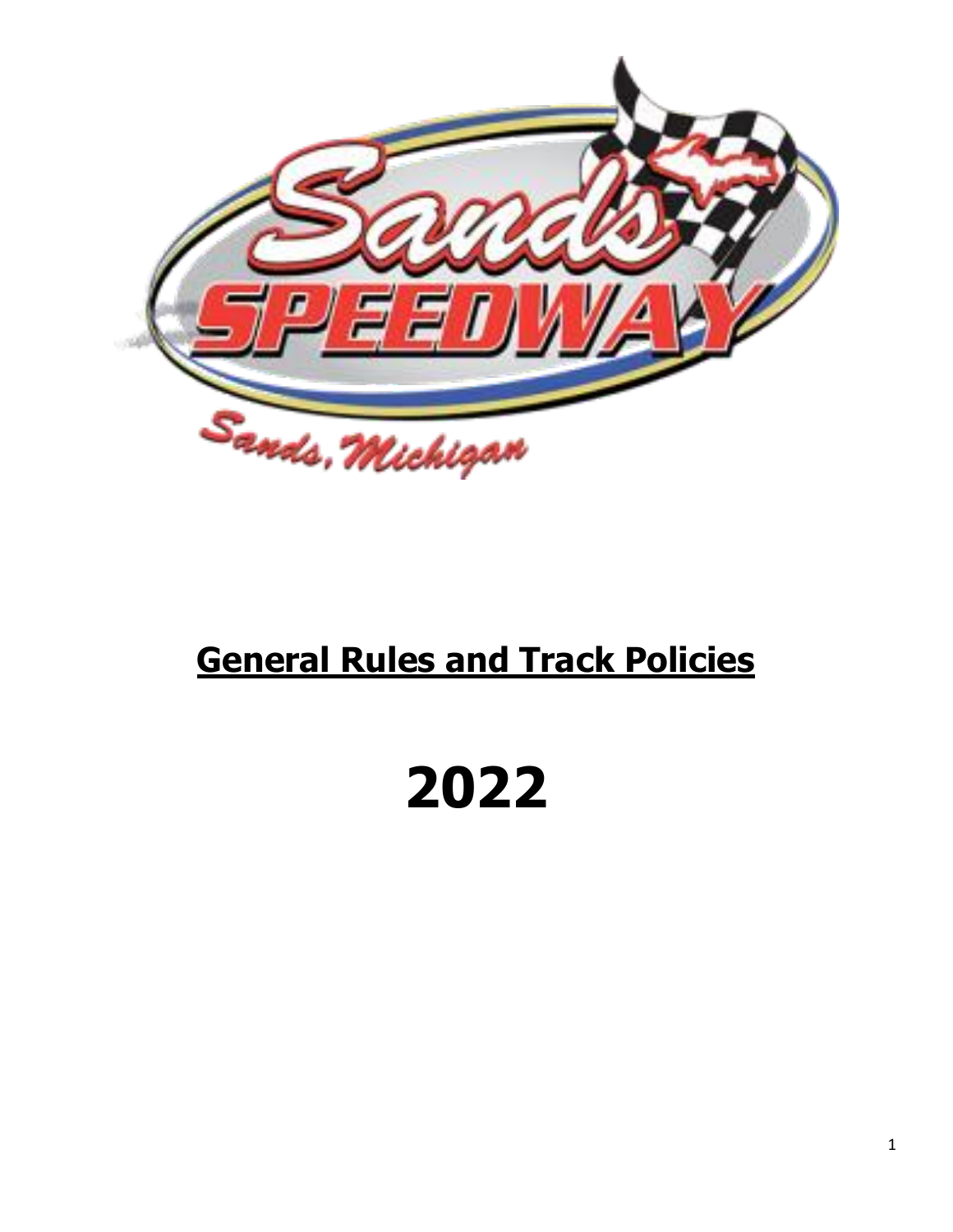#### 1. **General**

- a. Sands Speedway Owners (SSO) reserves the right to change event dates/times as needed
	- i. Rain dates will be determined by the SSO
- b. These rules have been approved and adopted by the Marquette County Drivers' Association (MCDA)
- c. Auto racing is a competitive sport, but like any other attraction that requires the support of fans, there is a great deal of sportsmanship and public relations required. Starting on time, running events in a professional manner, proper uniforms, nicely painted race cars and the conduct of competitors, on and off the track, must be considered for its survival and growth.
- d. The SSO reserves the right to take any corrective action at their discretion to rectify any circumstance not covered within these policies which may negatively affect race day events or be determined to have a detrimental impact on the overall health of the sport or Sands Speedway.
- e. Every driver and/or car owner, in purchasing a pit pass and participating in racing events, attests that they have built their cars to the rulebook of the class in which they intend to participate in and compete according to the rules laid out in this document.
	- i. All rules will be enforced as written.
		- 1. All rules have been written as clearly as possible to clearly convey the spirit of the rule
		- 2. If any clarification is needed, questions should be directed to the appropriate individuals: Race Officials (Flagman, Grid Official), Tech Inspector or Race Day Director
- f. "Race Event" is defined as: all races held on one designated race day
- g. Track Officials/MCDA President
	- i. **Flagman:** the head official for on-track competition and safety
	- ii. **Grid Official:** establishes line-ups and gridding of cars for each event, as well as responsibilities laid out in Section 4-11
	- iii. **Tech Inspector:** responsible for determining if cars meet all safety standards and complies with all specifications as laid out in individual class rules
	- iv. **MCDA President/Race Day Director:** responsible for the overall application and enforcement of the portions of this rulebook which do not specifically fall under the responsibility of the Track Officials listed above
		- 1. In the event the President is not present at the track during a race event, their designated representative shall assume their responsibilities
	- v. The ruling of the appropriate Track Official as listed above is **final.**
	- vi. If any further contention of a rule is desired, it must be done so in writing to the MCDA per grievance rules set forth in their By-Laws.
- h. Absolutely **NO** meetings will be conducted by the MCDA on race day to change rules or policies
- i. If you are building a car for the first time  $-$  please contact [sandsspeedway@gmail.com](mailto:sandsspeedway@gmail.com) to speak to a Sands Speedway representative before you build
- j. An MCDA Membership entitles you to: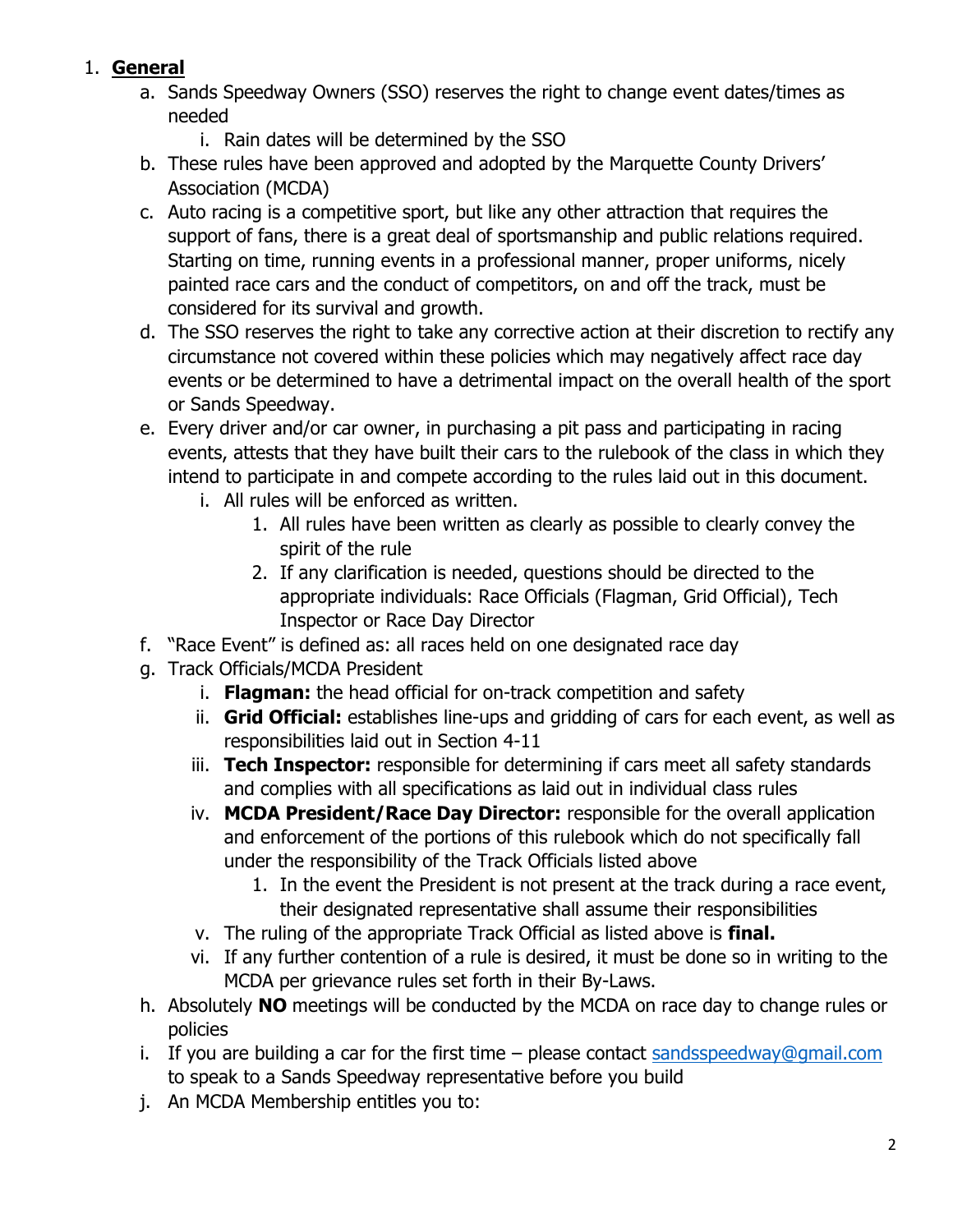- i. Accumulate Championship points
- ii. Receive Championship Awards
	- 1. Drivers must have paid membership to the MCDA before Championship Points begin to accumulate
	- 2. Must have accumulated a minimum of 400 points or race 75% of the races to be eligible for awards
- iii. Be eligible for MCDA office positions
- iv. Discounted pit pass price for race events
- v. You must be 16 years of age to race any class or join the MCDA. Anyone under 16 much have Board, Class Representative and SSO approval. They will race with an approved rookie stripe across the back of their car.
- k. All car numbers must be 18" by 18" by 4" thick, and in a contrasting color from the body pain. They are required on both doors, the roof (facing the grandstand) and a 6" by 6" sticker in the upper right corner of the windshield.
	- i. Up to 3 digits are allowed
	- ii. May add 1 letter if there is a duplicate number.
- l. Sands Speedway social media
	- i. Social media accounts which are open to the public shall be used to share constructive input regarding the track, competitors and spectator experiences
		- 1. Any inappropriate, disparaging, disruptive or otherwise ill-spirited input shall be removed from the social media page without notice
		- 2. Any persons conducting themselves in the above manner may have their accounts blocked from all public social media accounts at the sole discretion of the page moderators.
	- ii. Any questions by MCDA members regarding competition or rules shall be directed to the MCDA member specific social media account
		- 1. Any persons conducting themselves inappropriately on MCDA member specific social media may be removed from the page

## 2. **Teams/Substitute Drivers**

- a. General
	- i. Drivers and owners may decide only to **either** form a Team **OR** utilize substitute drivers
		- 1. Under no circumstances will a driver or owner who has formed a Team be permitted to utilize substitute drivers
	- ii. Drivers and/or owners must register their Team **prior to** the first race of the season
		- 1. No Team may add Team Drivers once the season has begun
	- iii. Drivers and/or owners must register their list of substitute drivers **prior to** the first race of the season
		- 1. Substitute drivers **MUST** be current members of the MCDA prior to participating in any race events
	- iv. Penalties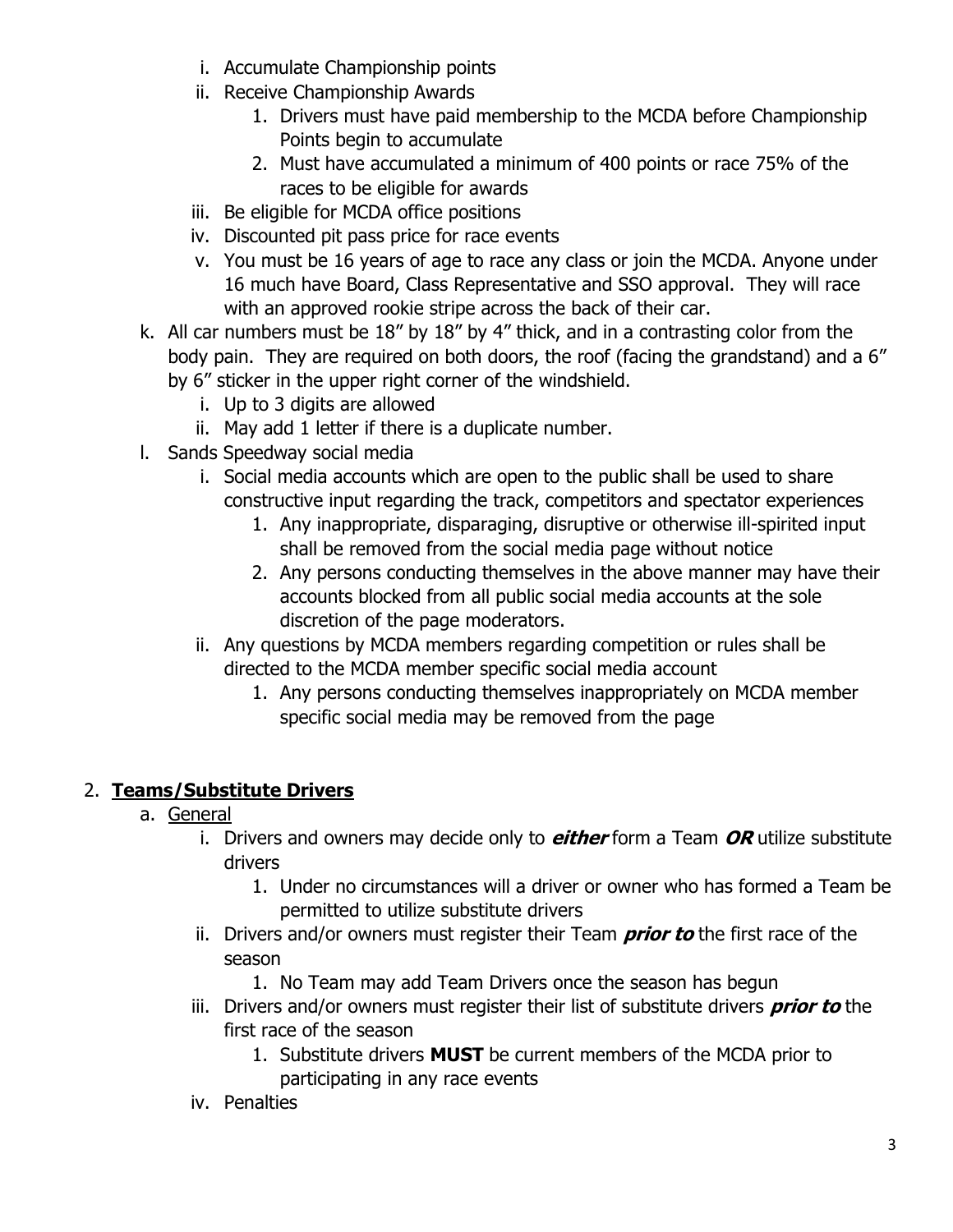- 1. Any driver and/or owner found in violation of the rules laid out in this section are subject to a P1 Penalty
- 2. Further violations are subject to the Penalty Schedule
- b. Team Definition
	- i. A team consists of two or more drivers sharing a car
		- 1. Team Drivers
			- a. No limitations to the number of race events in which they are permitted to participate
			- b. All team drivers must be registered prior to the beginning of the season
			- c. All team drivers must be current members of the MCDA
			- d. Points will be rewarded to the team, not individual drivers
			- e. Payouts will be awarded to the team, not individual drivers
- c. Substitute Drivers
	- i. A driver and/or owner of a car may register **two** substitute drivers who may drive the car for a **total** of two race events over the course of a season
		- 1. Two Race Events will be defined as: One event per substitute driver (equaling the two events) or one substitute driver being entered in two events
	- ii. All points accumulated by substitute drivers will stay with the car, not the driver
- d. Driver Changes
	- i. Notification of any approved driver changes must be given to the Grid Official prior to line-up
	- ii. With any approved driver changes, the car must start at the rear of the race it qualified for
		- 1. Penalties will be loss of points and/or money for that race, as well as their position for that race. Subsequent offences will be dealt with as needed

#### 3. **Pit Area Rules and Procedures**

- a. Pit area speed limit
	- i. No one shall operate a vehicle in the pit area in an unsafe or reckless manner
- b. Age Limit
	- i. Any child under the age of **12** must be under the direct supervision or an adult who, by purchasing a pit pass, agrees to always assume full responsibility for the safety and well-being of the child while in the pit area
- c. Pit Attire
	- i. Long pants are recommended during race events when the track and pits are active. Knee length shorts are permitted for non-drivers with advisement of safety in the pits
	- ii. Open-Toe shoes, sandals and flip flops are **NOT ALLOWED** for the interest of safety during race events when the track and pits are active
- d. All individuals in the pits shall make every effort to remain vigilant and are responsible for their own safety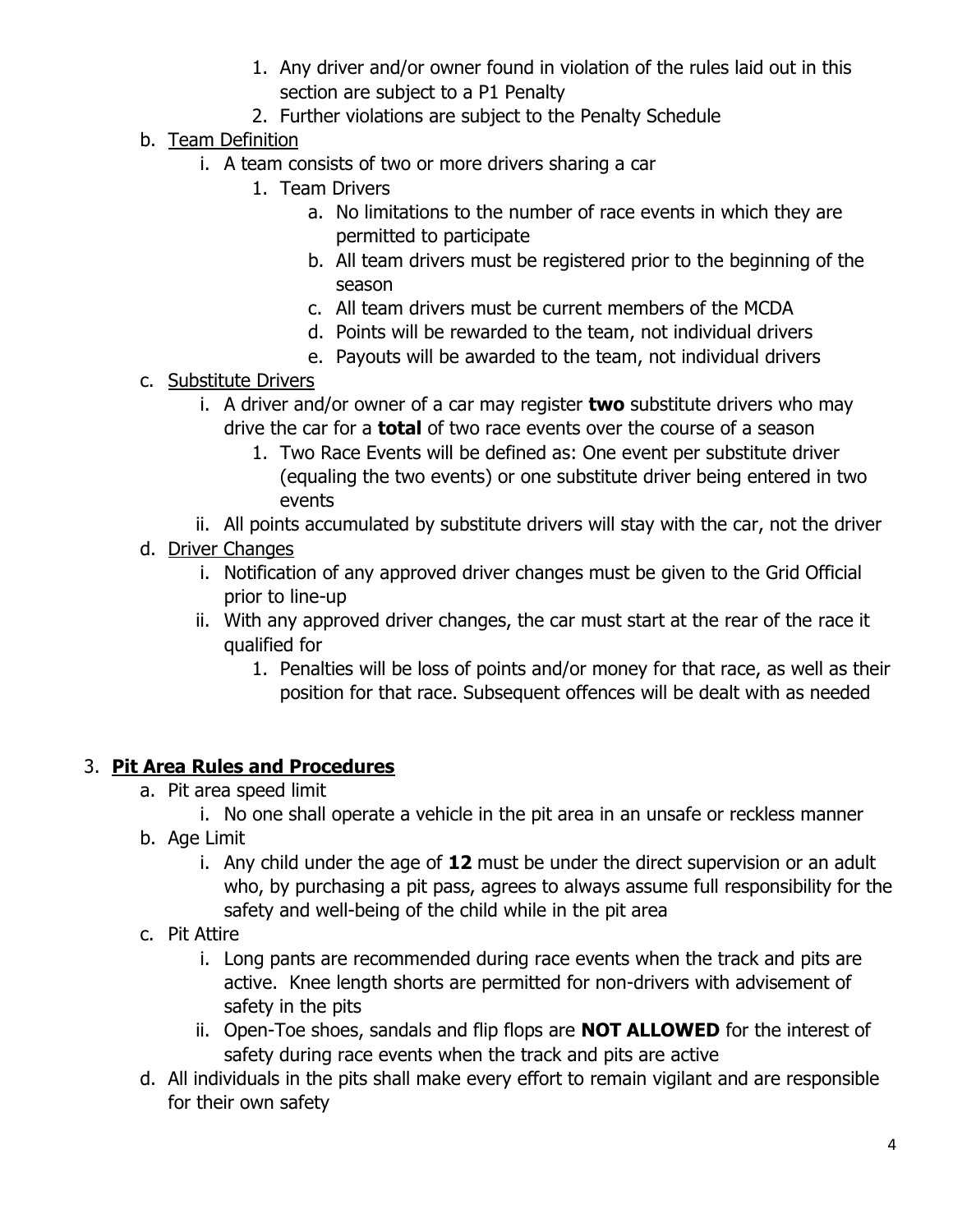- e. All persons entering the pit area are expected to utilize proper trash receptacles to maintain a clean and neat appearance to the pit area
- f. All drivers and team members are expected to clean up their pit areas prior to leaving the track at the conclusion of race day activities

#### 4. **Race Day Procedures**

- a. Track Safety
	- i. Track Officials are the only persons permitted on the track at any time
	- ii. ONLY emergency crews and/or track officials are allowed to respond to the site of an accident or incident
		- 1. Under no circumstances are non-emergency personnel permitted to respond to an accident. Individuals doing so hinder the abilities of Emergency Personnel to effectively respond to the emergency and puts more individuals in danger
	- iii. A drivers' meeting will be held before the start of the days racing. All drivers are required to attend in person, including Team and Substitute Drivers
	- iv. **NO ALCOHOLIC BEVERAGES WILL BE ALLOWED IN THE PIT AREA** until the race program is completed in its entirety. Coolers containing alcohol must be left outside of the pits during the race program.
		- 1. All coolers are subject to search upon entrance into the pit area.
	- v. Any person found in violation of this rule shall be assessed a penalty 1. If needed, evaluation by the track medical personnel is final

### vi. **ALL DRUGS AND CONTROLLED SUBSTANCES ARE BANNED**

- vii. Any person found in violation of this rule shall be assessed a penalty 1. If needed, evaluation by the track medical personnel is final
- viii. Any accident resulting in a significant injury to a driver or a crew/team member must be reported to the Race Day Director **immediately**
- b. Driver Conduct
	- i. The MCDA and Track Ownership always expect courteous conduct from all participants. Profanity or obscene gestures in front of race fans or officials by drivers or their crew will have penalties set forth in Section 5
- c. Transponders
	- i. All drivers must have a registered transponder for their car at the beginning of the season to be scored
	- ii. They must be placed according to the following regulations:
		- 1. 4-Cylinder Classes: No farther forward than 12" behind the center of the rear axle
		- 2. Fuel-Injected: 8-12" behind rear axle
		- 3. Street Stock: No farther forward than 12" behind the center of the rear axle
		- 4. Late Model: 8-12" in front of rear axle
- d. Raceceivers
	- i. Each car on the track must have a raceceiver for lineup and safety purposes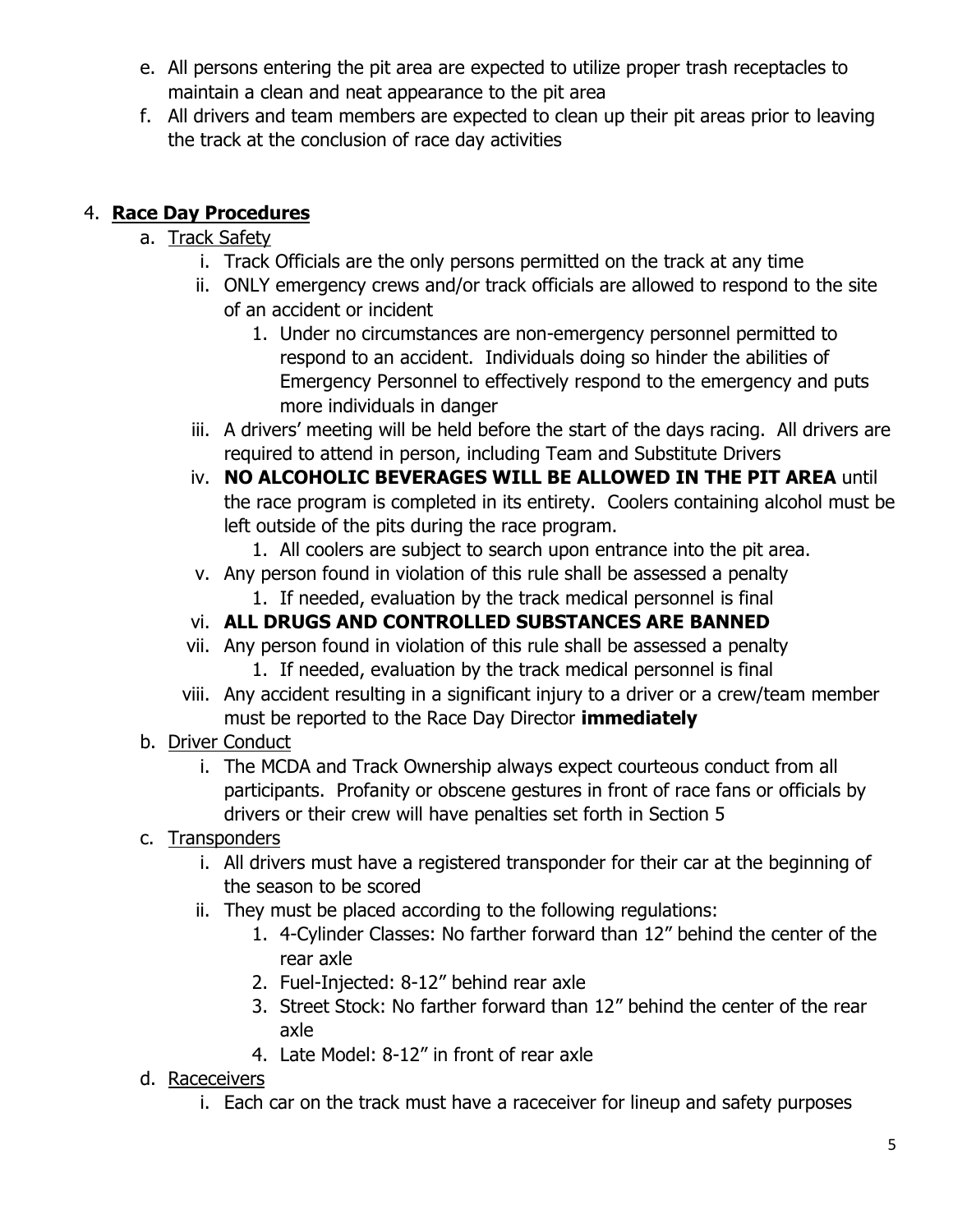- e. Radios
	- i. Two-way radios are allowed for safety
	- ii. Spotters must be on the two top rows of the pit bleachers only
	- iii. Anyone caught using two-way communication to facilitate blocking will receive a black flag
	- iv. Tea/Car radio frequencies must be registered with the MCDA at your first race of the season
	- v. Penalties: any driver or owner found in violation of the rules laid out in this section are subject to a P-1 penalty.
		- 1. Further violations of this section are subject to the Penalty Schedule
- f. Car Numbers/Identification Markings
	- i. Car numbers and markings must be in accordance with the appropriate Class Rulebook
	- ii. If a visiting car is marked with the same number as an MCDA member's car, the visiting driver must add a unique letter after their number
	- iii. All MCDA members reserve the right to maintain their preferred number from year to year provided their membership dues are current and they have had no lapses in membership
- g. Inspection Process
	- i. **All cars competing at the track for the first time MUST pass Tech Inspection prior to participation in any race event**
		- 1. Exception: If it is the cars first time at the track, and it is **NOT** found to comply to the appropriate class rules, it will be permitted to enter the races for **that day only**
		- 2. If the Tech Inspector deems the car does not meet appropriate safety rules, the car will not be permitted to participate in any on-track activity
		- 3. The car in question will not be permitted to take part in any on-track activities in subsequent weeks until the car owner demonstrates that the car complies with all requirements in the appropriate class rulebook to the satisfaction of the Tech Inspector
		- 4. This rule does not apply to invitational weekends
		- 5. The final approval for visiting cars on invitational events will lie with the track owners
	- ii. When a car owner submits a car for inspection, the owner attests that the car meets all requirements outlined in the appropriate class rulebook under which the car will participate
		- 1. If the Tech Inspector identifies a discrepancy which causes the car to fail inspection, it is the sole responsibility of the owner to provide sufficient evidence to the contrary
		- 2. The decision of the Tech Inspector is **final.**
		- 3. Inspections may be conducted at any time during the race season
		- 4. All owners, drivers and crew members are to fully cooperate with officials regarding inspection, line up and race procedures
			- a. Failure to cooperate can result in penalty assessments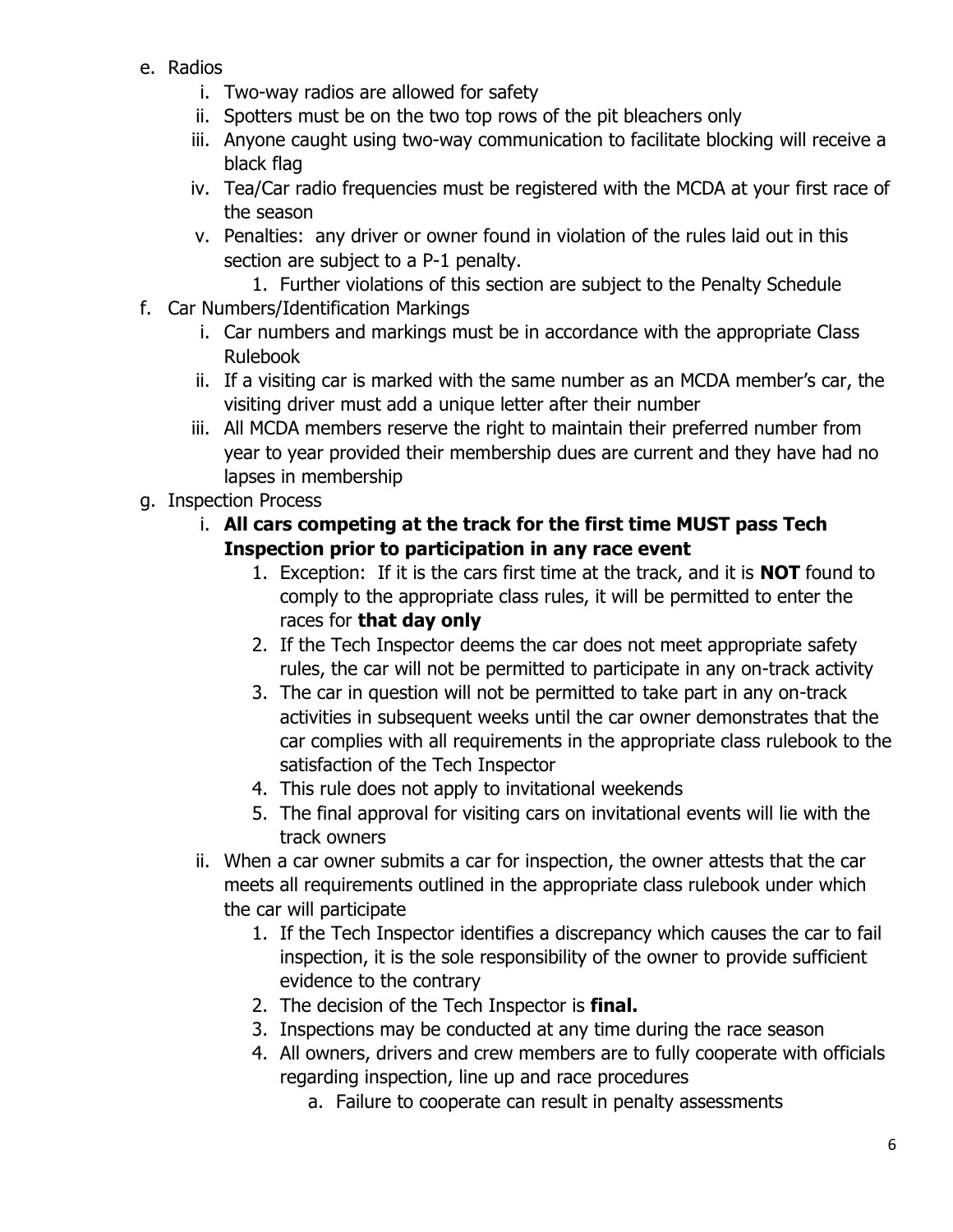- b. Tech Inspectors are free to use any diagnostic means to confirm rule or equipment violations
	- a. Any components found to be in violation of the rules may be confiscated by the Tech Inspector and held by SSO for the remainder of the race season. It will be returned at that time.
	- b. Refusal to surrender components deemed illegal by Track Officials will result in a P-4 Penalty for the driver and car owner. The car will also be barred from competition for the remainder of the season
		- 1. MCDA members will forfeit all post-season awards
	- c. Legal determination of any component in question will be made by the Tech Inspector and SSO
- 5. Efforts to find any "loopholes" in the rules will not be tolerated. It is your responsibility toas a racer to know and follow these rules and maintain the highest levels of integrity in the spirit of fair competition, promoting the overall health of the sport and Sands Speedway.

#### h. Hot Laps

- i. Pre-Qualifying Hot Laps
	- 1. Each division will be allowed 10 lap practice sessions (hot laps)
	- 2. Pre-qualifying hot lap sessions will rotate amongst the divisions
- ii. Safety Hot Laps
	- 1. In the event a car is involved in an accident which requires repairs, the Driver/Owner may petition Track Officials for additional hot laps to ensure that the repairs are safe enough for further competition
		- a. Only two safety hot laps will be granted at a time, timing to be determined by Track Officials
		- b. Safety hot laps are not permitted during intermission
		- c. Safety hot laps may only be used **ONCE** per Race Event per car
	- 2. The Tech Inspector shall have the final determination if the car is safe to return to competition

#### i. Car Entries

- i. No driver may qualify more than one car in a single class, per race day
- ii. In the event of mechanical failure prior to qualifying, a back up car may be entered into the event and must be raced for the remainder of the race day.
	- 1. The original car will not be permitted to be re-entered into the event for that day
	- 2. The back up car must be clearly identified to reflect the proper number for scoring personnel
	- 3. All race day points will remain with the driver and/or team
- j. Qualifying
	- i. Any driver who arrives after their call has begun qualifying, but has not finished will be permitted all qualifying laps
		- 1. No hot laps will be granted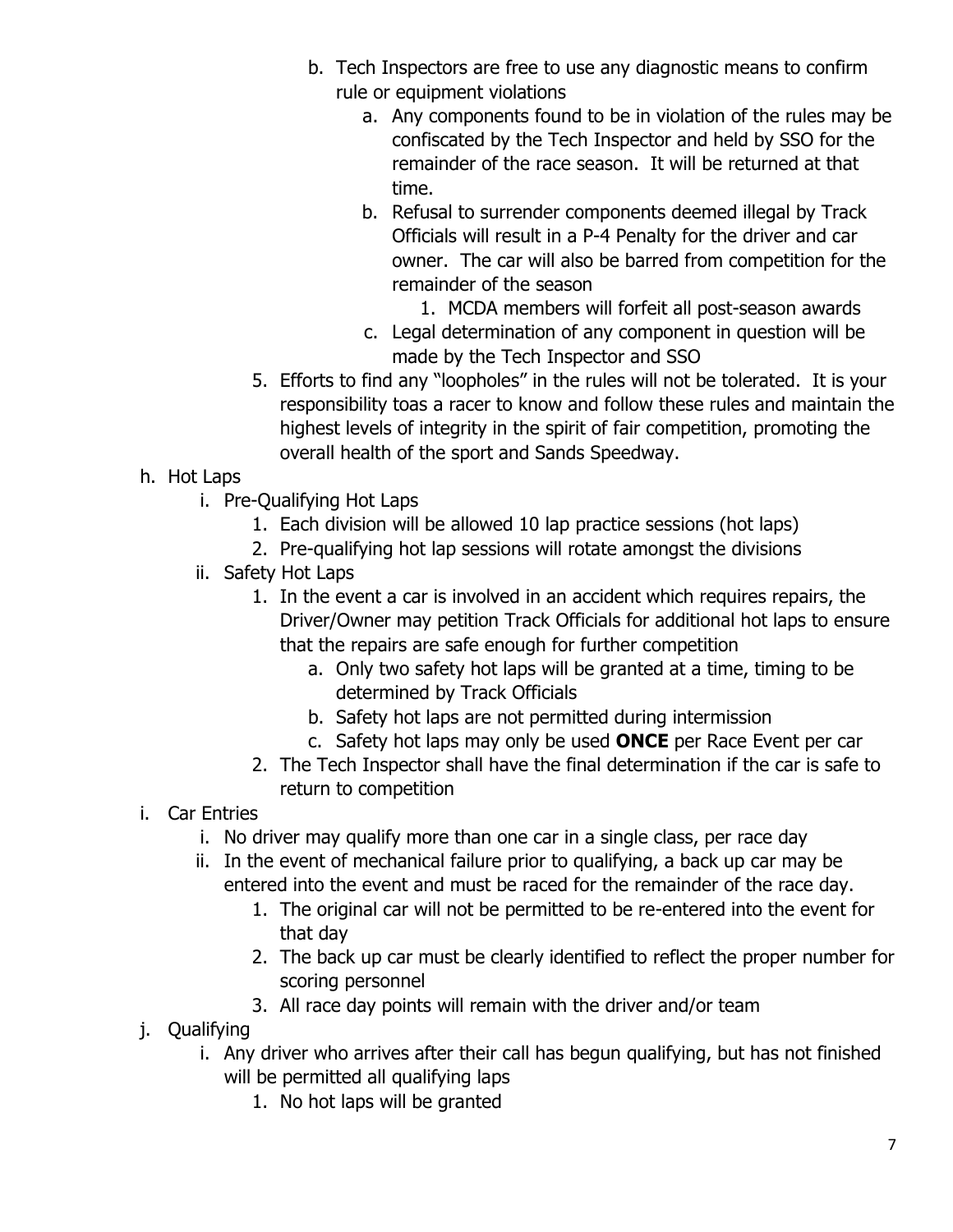- ii. Any driver who arrives after their class has finished qualifying will get one lap to qualify, no hot laps or warm up lap allowed.
- iii. If a driver arrives after all qualifying for the Race Event has been completed, they will start at the back of the slowest heat and slowest feature for the day. No qualifying points will be received.
- iv. Any driver who encounters a problem prior to, or during, qualifying that may prohibit them from performing to the maximum of their abilities (illness or mechanical issues) must notify a Track Official immediately and start all races for that day at the tail end of the field.
- v. Any driver who aborts their qualifying run **after** taking the green flag to begin their timed qualifying laps shall receive **one** green-flag lap to post a qualifying time
- vi. Any driver who aborts their qualifying run **before** taking the green flag to being their timed qualifying laps shall receive **two** green flag laps to post a qualifying time
- vii. All Late Model and Street Stock cars will be scaled immediately before lining up for qualifying
- viii. Purestock, Modified 4 and Super Stock will be given one warm up lap followed by two timed laps.
- ix. Late Models will be given two warm up laps followed by two timed laps
- x. If, for any reason, qualifying cannot take place for the day, cars will be lined up by total points inverted
	- 1. Cars with no points will start at the rear of the field.
- k. Quarter Second Rule
	- i. Any driver who runs equal to or greater than ¼ of a second (0.250) faster than their qualifying time for two consecutive laps will be awarded last place points for that race
		- 1. For example: if you qualified at 16.500 seconds, you will be penalized for running 2 consecutive laps of 16.250 seconds or faster.
	- ii. Exemptions:
		- 1. Fast qualifiers for the day are not subject to this rule
		- 2. Drivers who move themselves to the rear of the grid due to qualifying issues are not subject to this rule
			- a. Drivers must make this request after qualifying and **before** the first heat race
	- iii. Any driver participating in the Purestock Class that consistently qualifies ½ second faster than the entire class may be assessed a penalty by the MCDA Board
		- 1. This may come in the form of a weight penalty or with being moved up to the Modified Class
	- iv. Any driver found purposefully manipulating their qualifying times shall be determined to be "sand bagging" and will be subject to a P-1 Penalty
		- 1. Further violations of this section are subject to the Penalty Schedule
- l. Races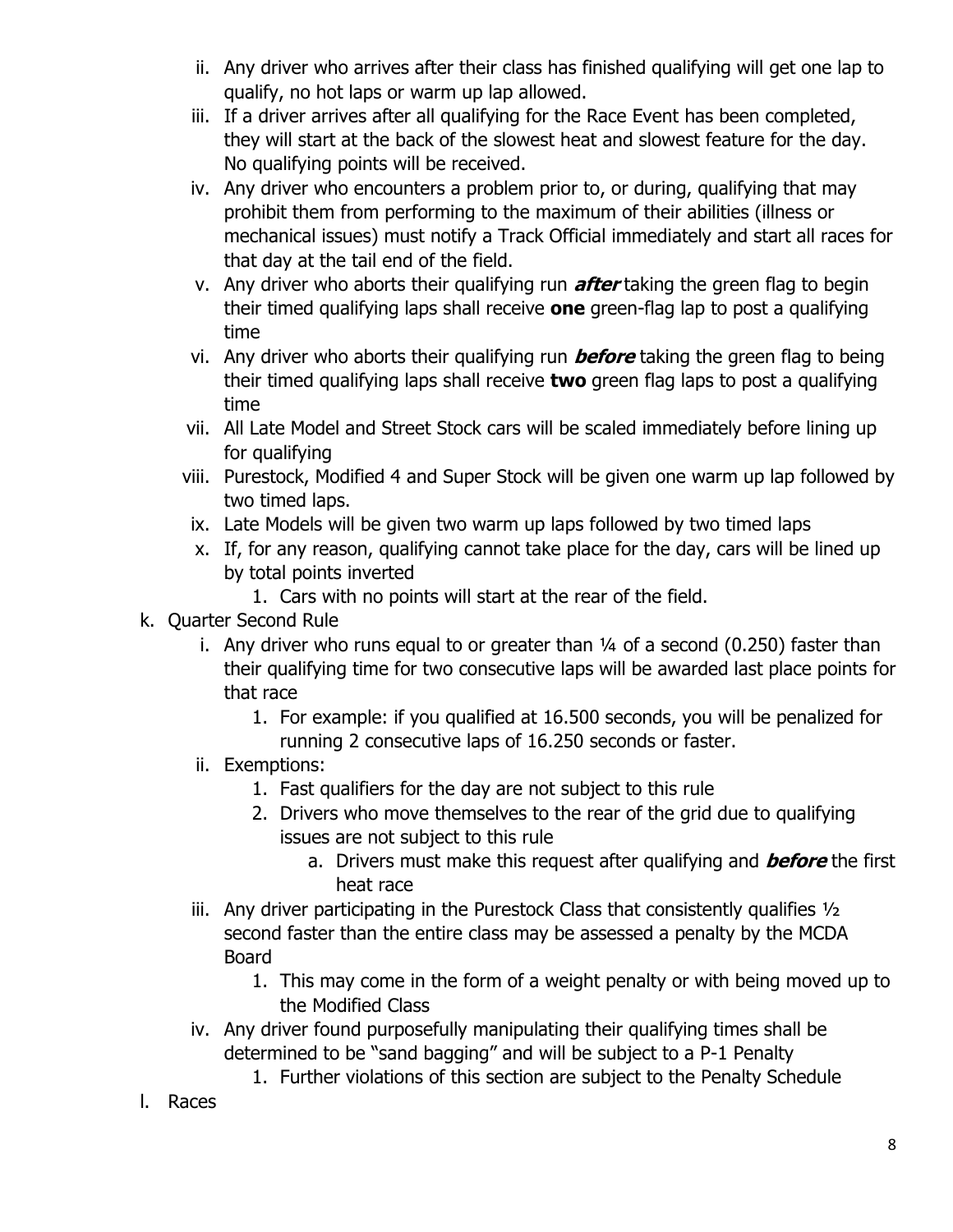- i. Dashes
	- 1. Four fastest qualifiers in each division
	- 2. Consists of four laps
	- 3. Championship points will not be awarded for dashes
- ii. Heats
	- 1. Will be determined by Track Officials based on the number of entries (may need to run more than one per class)
	- 2. Consists of 10 laps
- iii. Features
	- 1. The top 10 qualifiers in each class for the day will be entered into an "A" Feature
	- 2. The top four finishers in the "B" Feature have the option to enter the "A" Feature
		- a. Any drivers wishing to opt into the "A" Feature shall forfeit their championship points and monetary awards earned from the "B" Feature and will start at the rear of the field in the order of their "B" Feature finishing positions
	- 3. "A" Features consist of 25 laps, "B" Features consist of 20 laps
- iv. Special Events (i.e Powder Puff)
	- 1. No more than 14 cars
- v. The owners have the right to reduce or increase the laps of any race and/or set a time limit as circumstances dictate.
- m. Pre-Race Gridding and Line Up
	- i. Any driver who wins an "A" Feature shall grid in the absolute last position in the next "A" Feature race that they qualify for
		- 1. This applies to points days only
	- ii. Drivers who do not properly present their cars for gridding at the designated time shall start the race at the rear of the field
		- 1. All cars should be presented for gridding as soon as the cars participating in the previous race vacate the grid area
	- iii. Cars participating in the first race day event shall present themselves for gridding prior to the National Anthems and Parade of Flags
		- 1. Cars involved with the Parade of Flags are expected to proceed directly to the grid following the pre-race activities
	- iv. The Grid Official will determine position according to line-up board
	- v. If a driver cannot grid due to mechanical reasons, they must notify the Grid Official as soon as possible to expedite race day operations
	- vi. Requests to be moved from qualifying starting positions to the rear of the field must be relayed to the Grid Official as soon as possible
	- vii. Safety equipment checks will be conducted on the grid by the Grid Official. All drivers are required to have proper safety equipment in place prior to gridding
		- 1. If the Grid Official determines that any of a driver's required safety equipment is not in place, the driver will not be permitted on the track until the situation is rectified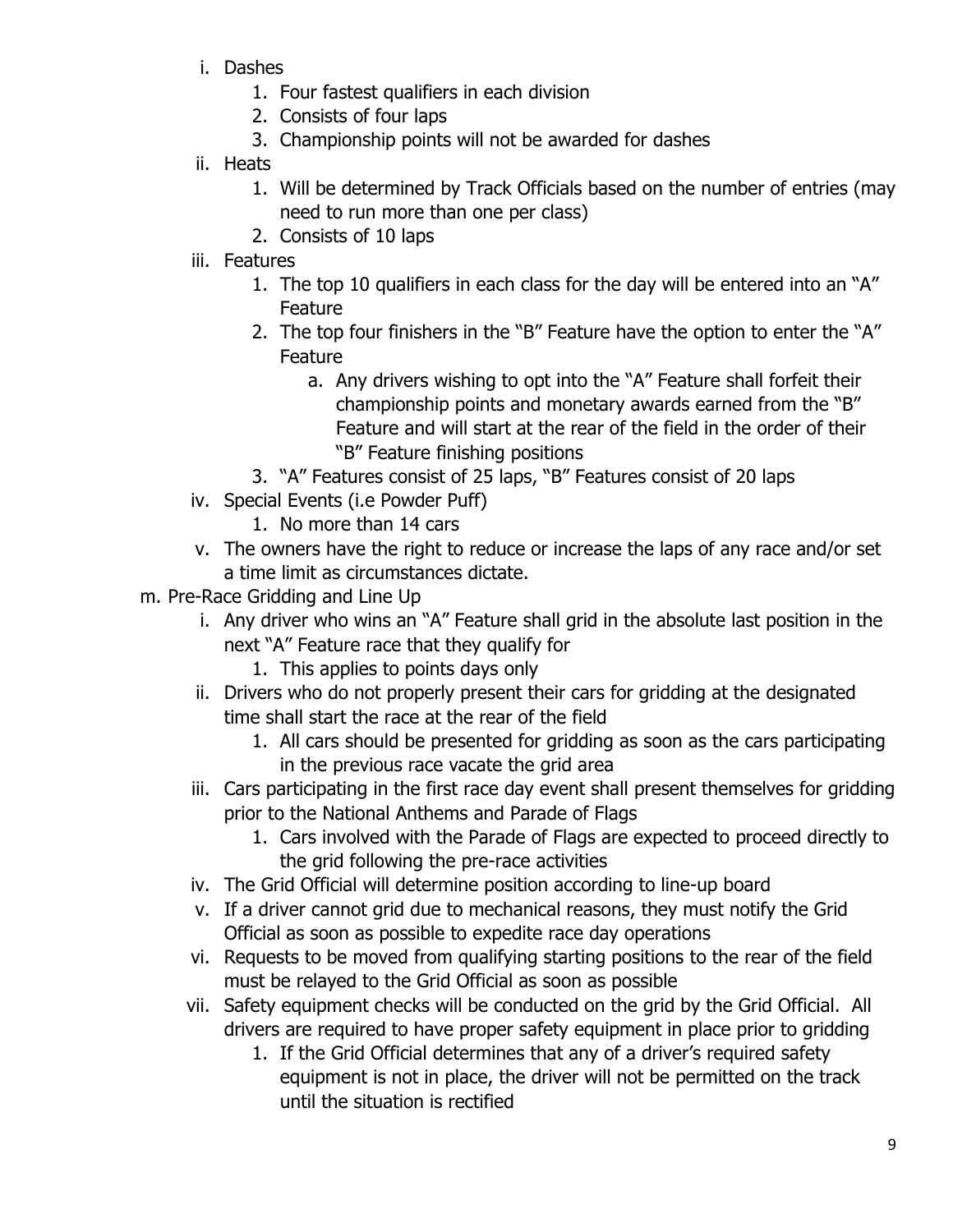- 2. If the driver ignores the Grid Official and proceeds onto the track, they will be given the black flag and not scored for that race
- n. Race Procedures
	- i. Starts and Restarts
		- 1. Pole position driver will set a reasonable pace speed
			- a. The Flagman will make the determination if the pace speed is acceptable and will communicate via hand and flag signals if it is not
		- 2. All starts and restarts will be double file
		- 3. When a caution flag is thrown during a race, the field is frozen per the last official completed green flag lap
			- a. the field will form a single-file line a proceed around the track under pacing speeds
			- b. any penalties will be issued by Race Officials in accordance with all applicable rules laid out in this rulebook and the restart order will be issued
		- 4. Prior to coming to "One-to-Go" under caution, the Corner Official will place a cone at the end of the back stretch
			- a. As drivers approach the cone, they will choose the lane in which they want to restart the race and pass on the appropriate side
				- a. Once a lane is chosen by a driver, they may not change the lane until the race resumes, and they pass the start/finish line while taking the green flag
				- b. After choosing their lane, drivers will proceed as far forward in their chosen line as possible and then resume pacing double-file
			- b. Once the drivers have chosen their preferred lane, they will get the "One-to-Go" from the Flagman as they pass the start/finish line
		- 5. Race officials reserve the right to rectify any mistake in the line-up order in any means they deem necessary to ensure a fair restart
			- a. Any driver arguing with Race Officials over the restart order will be moved to the end of the longest line and issued a P-Zero Penalty
		- 6. Cars directly involved in an accident because of contact resulting in a yellow or red flag shall be moved to the end of the longest line for the restart unless one driver initiates the "Gentleman's Agreement"
			- a. "Gentleman's Agreement" is if a driver wishes to claim responsibility for an accident that caused a yellow or red flag, they will tap the roof of his car as they pass the Flag Stand
			- b. In this case, the driver claiming responsibility will be moved to the rear of the longest line while the victim of the accident retains the position in which they were running at the time of the last completed lap
		- 7. An "official first lap" is defined as the first full lap completed by all cars under green flag conditions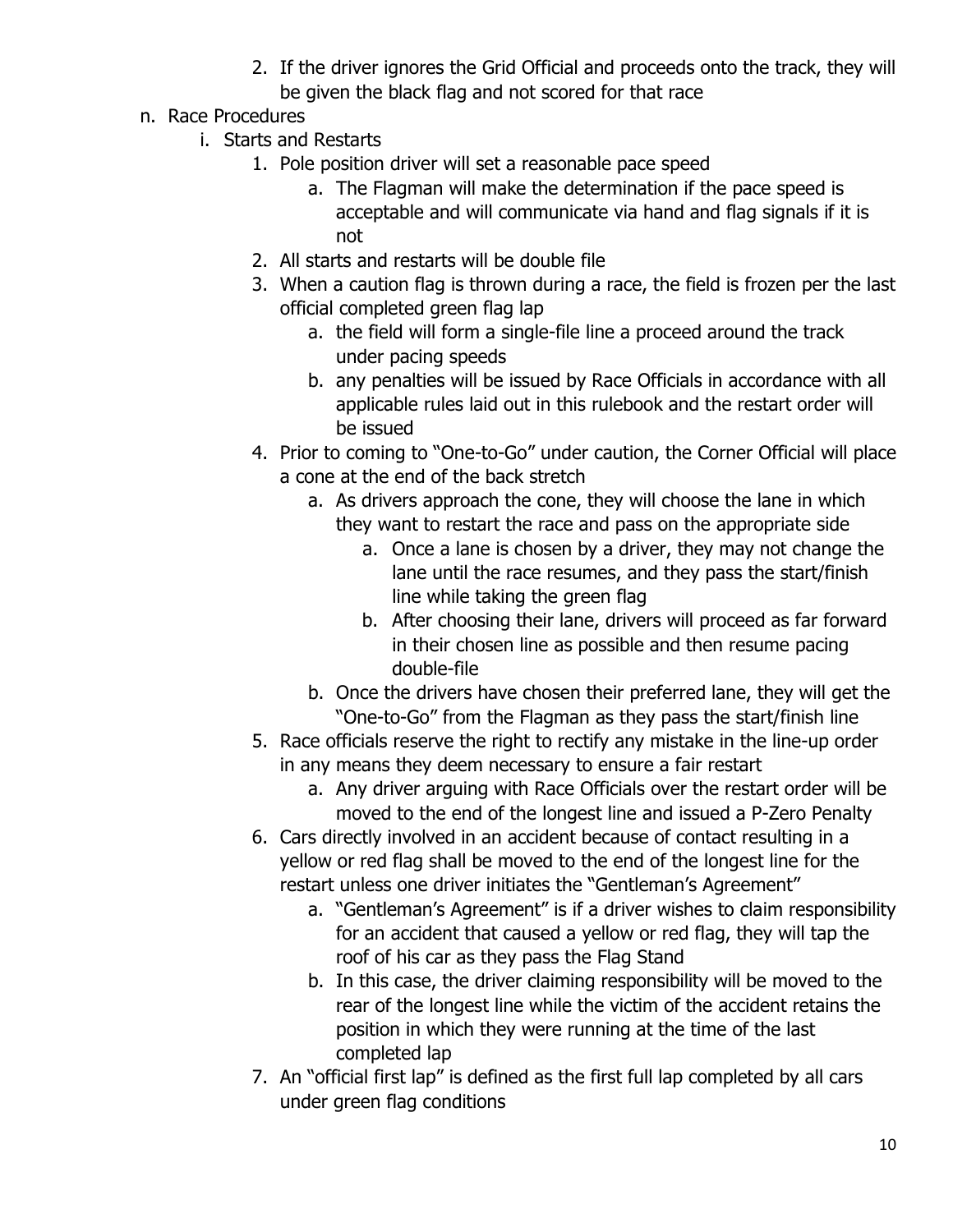- a. Any incident which brings out a yellow or red flag prior to all cars completing one full lap under green flag conditions will negate that lap being counted as an official first lap
- 8. Any driver determined to be the cause of and incident or accident prior to starts and restarts under a caution (including pre-race warm-ups or pacing laps) will be sent to the end of the longest line
	- a. If the fault is not perfectly clear, all cars will line up in the original position for the start, or according to previous lap when it is a restart
- 9. In the event of a yellow or red flag being dropped before any car completes an official first lap, cars will start per the original line up
- 10. Any driver who does not complete one full lap under green flag conditions will forfeit all points for that race
- 11. Any driver who exits the track under caution and enters the pits for any reason, and any length of time, will restart the race at the end of the longest line
- 12. Any driver who exits their car without official permission for any reason, under any race condition, will be considered "going to the pits" and will be placed at the end of the longest line
	- a. Any driver who stops their car or exits their vehicle to argue with Track Officials will be issued a P-Zero Penalty
		- a. Further violations of this section are subject to the Penalty **Schedule**
- 13. If more than one driver is being penalized by being sent to the end of the longest line, they shall line up in that line in the order in which they were penalized
- ii. Accidents/Caution Conditions/Red Flags
	- 1. A race may be stopped at any time by the Flagman.
	- 2. Any driver who is determined by the Flagman to be the cause of two cautions in a single race shall receive a P-Zero Penalty and be disqualified for that race and will not earn points for that race.
	- 3. If Race Officials determine that a driver has blatantly caused an accident due to malicious intent or to intentionally alter the outcome of the race (example: self-spinning the car, stopping on the track without reason to, etc.) their actions shall be considered unsportsmanlike conduct and a P-1 Penalty will be administered.
		- a. Any further violations of this rule will be subject to the Penalty Schedule.
		- b. Any other drivers involved in an accident due to another driver's malicious driving will get their position back as long as they do not enter the pits.
	- 4. No driver will race back to the Start/Finish Line to take yellow or red flags.
	- 5. Caution laps are not part of the race. They are not counted or used as a basis for line up position of restart.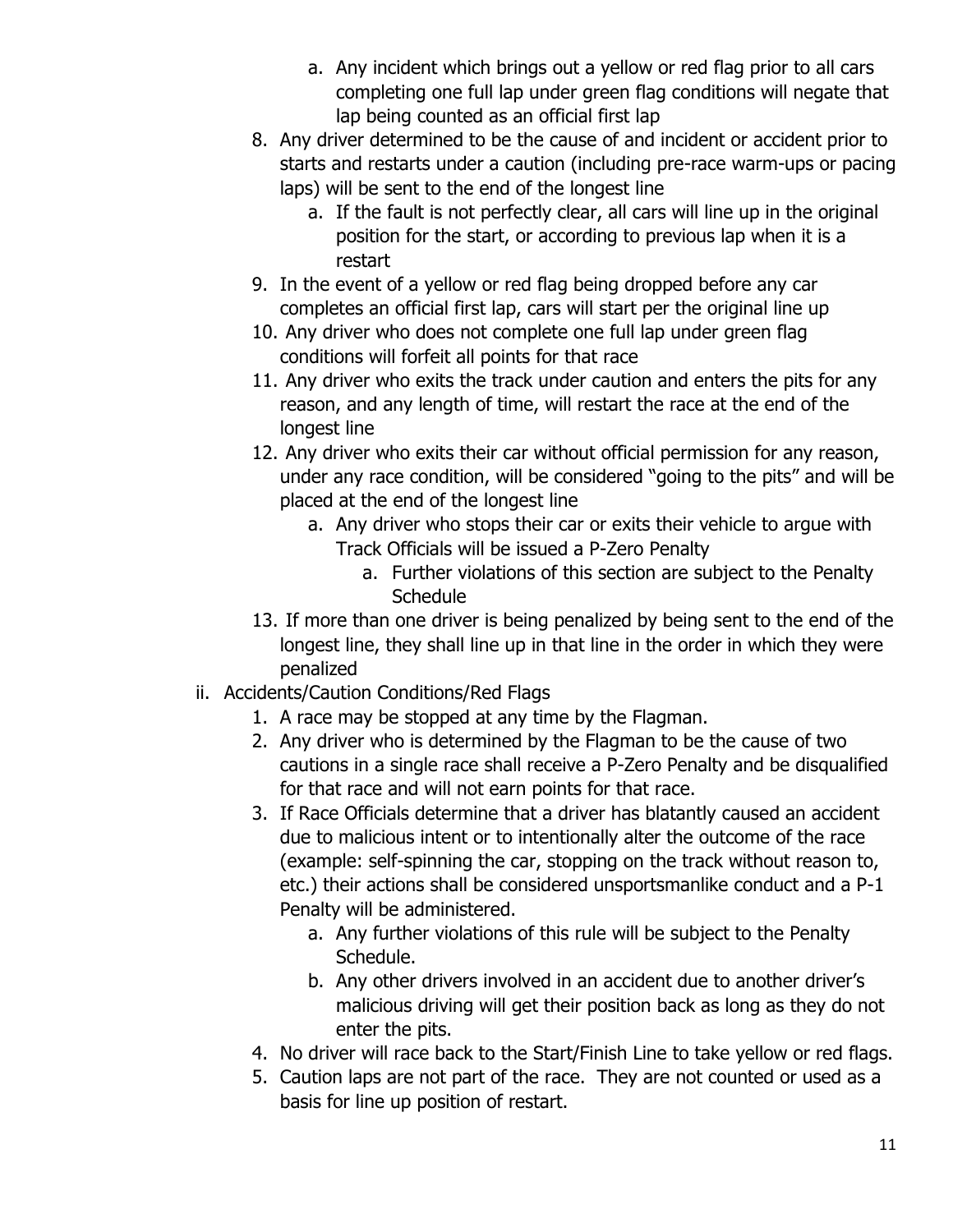- 6. In the event of an accident, the drivers involved are expected to hold the brakes and "lock the car down" to facilitate other drivers' ability to safely navigate around the incident.
	- a. DO NOT ALLOW YOUR CAR TO ROLL INTO TRAFFIC
	- b. Any willful disregard to this rule negatively impacts driver safety and can cause unnecessary damage.
	- c. Any offending driver will be issued a P-Zero Penalty.
- 7. When the RED flag is displayed, drivers are expected to be vigilant and follow Track Officials' direction to safely bring their cars to a stop in a manner which expedites the movement of Track Safety personnel.
	- a. NO cars will take laps to cool an entire during a red flag.
- iii. Track Signals and Flags
	- 1. When a flag is being displayed for a particular driver, the Flagman or the Track official transmitting over the Raceceiver will notify that driver using a Number Board or the Raceceiver
		- a. Green
			- a. Start or Restart the race
		- b. Blue Flag with Yellow Stripe
			- a. Move to the inside lane immediately if you are a lap down
			- b. If you are being challenged and the Flagman deems you in violation of Section IV-12-d-I (blocking) you must pick a lane to race in.
		- c. Yellow
			- a. An incident has occurred on the track which requires the drivers to reduce speed and exercise caution to avoid hazardous situations. Give way to Track Emergency Personnel responding to the incident.
			- b. No races will end on a caution.
		- d. Red
			- a. A serious incident has occurred on the track that requires Race Officials to halt the race.
		- e. Black Flag
			- a. A driver is being penalized by the Flagman
				- 1. Number Board or Raceceiver will be used to identify the driver being penalized.
				- 2. If you are black flagged, you much go to the pit area immediately and you will no long be scored.
				- 3. If your problem is safety or mechanical, you may correct it and return to the race with the loss of laps as penalty.
				- 4. If your problem is unsportsmanlike behavior, you will be disqualified from the race.
		- f. White Flag
			- a. One lap is remaining in the race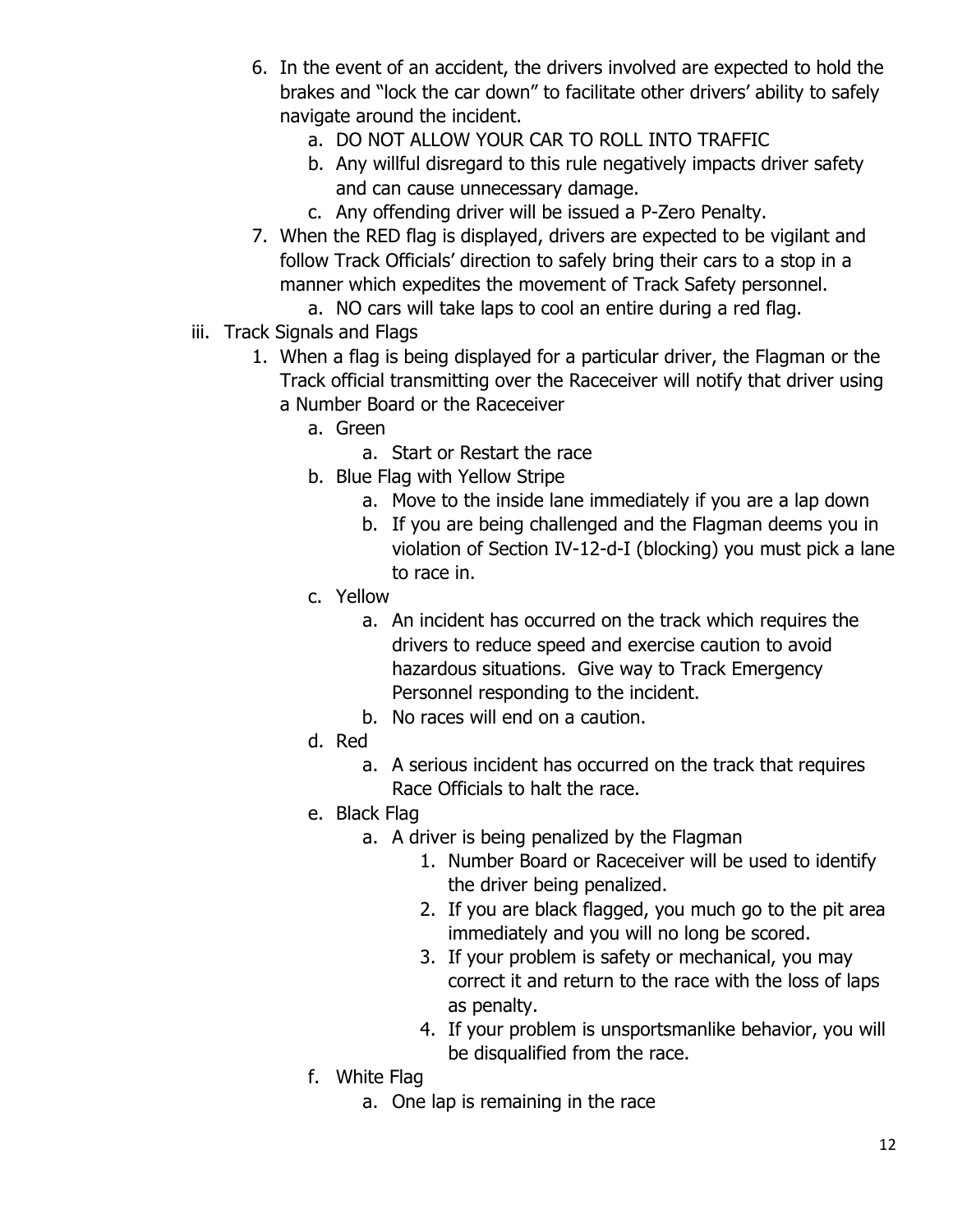- g. Checkered Flag
	- a. Race is complete.
- iv. Racing Etiquette
	- 1. Blocking
		- a. Blocking shall be defined as the lead driver making a defensive lane change with the intention to impede the trailing car's attempt to pass.
		- b. Holding a defensive line without changing lanes shall not be considered blocking.
		- c. Lane changing to pass slower cars is not considered blocking.
		- d. The judgement of whether a car is blocking is at the sole discretion of the Flagman.
		- e. Any driver who is in violation of blocking is subject to a P-Zero Penalty.
			- a. Further violations of this section are subject to the Penalty Schedule.
	- 2. Lapped Cars
		- a. All lapped cars will move to the inner most lane while being passed by faster traffic.
	- 3. Challenging or Defending Positions
		- a. Any car will win a vacated lane if their front bumper is even with the door of the car leaving or sliding out of his lane
			- a. Example: Car A has established position on the inside



- b. A driver shall not take or defend a position by force.
	- a. A trailing driver shall not force the leading driver out of their lane by initiating contact.
	- b. The leading driver shall not attempt to forcefully regain a lane that they have vacated by turning down into the trailing car that is trying to overtake.
	- c. The final determination of whether these rules have been violated is at the sole discretion of the Flagman
		- 1. The offending driver will be issued the Blue Flag with Yellow Stripe and be notified by either Number Board or Raceceiver.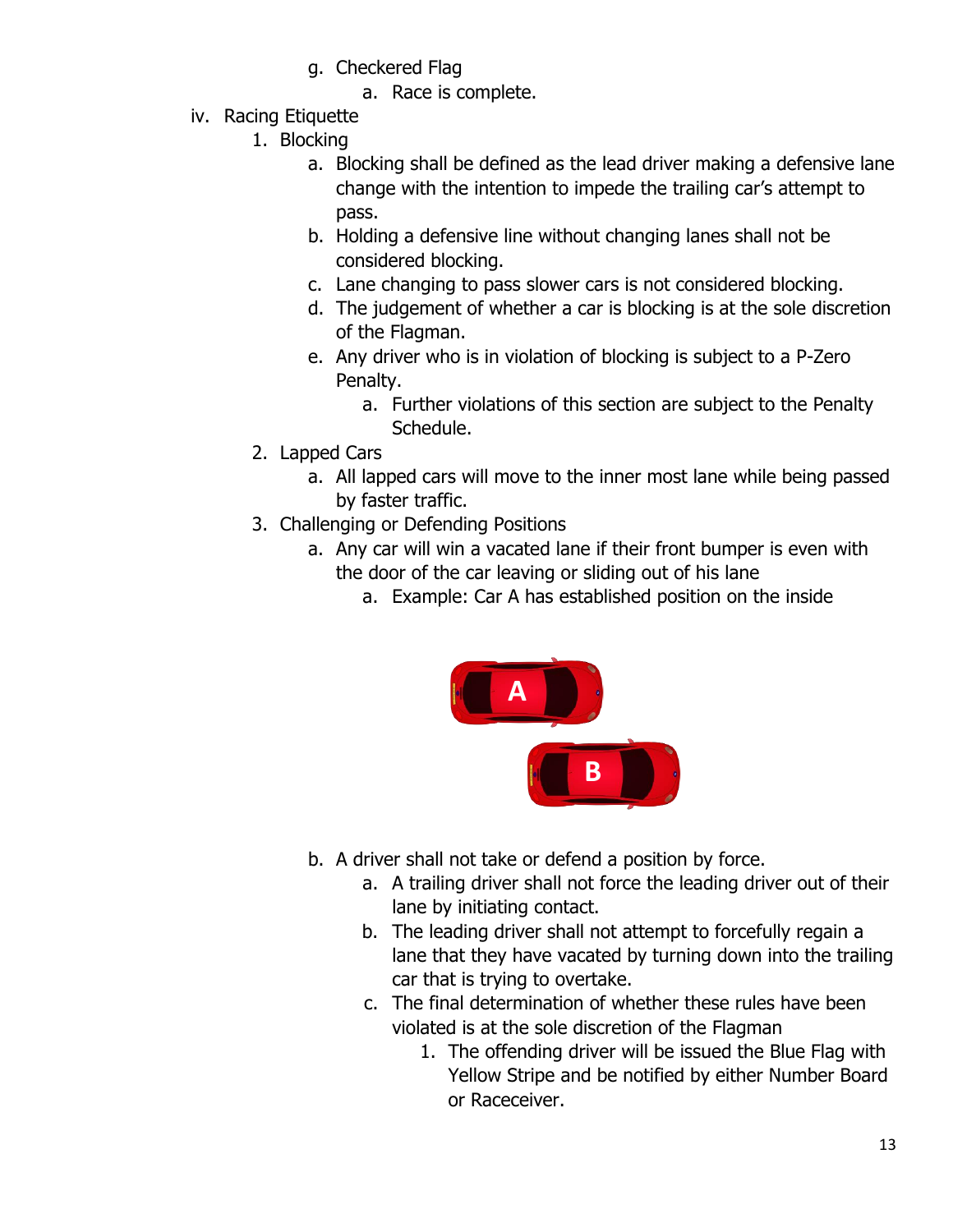- 2. If you are identified as the offending driver, you must move over or stay in your current lane.
- 3. Failure to adhere to the Flagman's instructions will result in the driver being issued a Black Flag and a P-Zero Penalty.
- 4. Three Wide Circumstances
	- a. Three wide passing is **STRONGLY** discouraged.
		- 1. Three wide situations around Sands Speedway are exceptionally treacherous because of the narrow racing surface. Between turns 3 and 4, the race surface narrows significantly, and three wide is virtually impossible without causing an accident.
		- b. A yellow line on the race surface between turns 3 & 4 will indicate when drivers are to get out of a three wide situation (the Point of No Return) and the Start/Finish line will be used to know three wide may resume.
			- 1. The driver who created the three wide situation is responsible for yielding their position once the Point of No Return has been reached.

#### 5. Right of Way

- a. All cars competing on the racing surface have the right of way over any car not on the racing surface (i.e. using the infield for passing)
- b. Cars may not go off-track to gain an advantage.
	- 1. The offending driver will be given a P-Zero Penalty.
		- a. Further violations of this section are subject to the Penalty Schedule.
- c. Cars will not be penalized for driving on the infield or dirt outside of the racing surface to avoid accidents.
- d. All drivers who find themselves off-track must make every attempt to re-enter the racing surface safely.
- 6. Damaged Cars or Cars with Mechanical Issues
	- a. The Flagman has the final authority in determining if a car on the track is safe to continue racing.
		- a. Any car determined by the Flagman to be a hazard on the track will be sent to the pits to correct the problem.
		- b. For example:
			- 1. Loose or dragging parts
			- 2. Leaking fluid.
			- 3. Parts falling onto the racing surface.
	- b. A driver's pit crew is not permitted on the track to fix damage.
- 7. Finishing Order
	- a. The race is over when all cars receive the checkered flag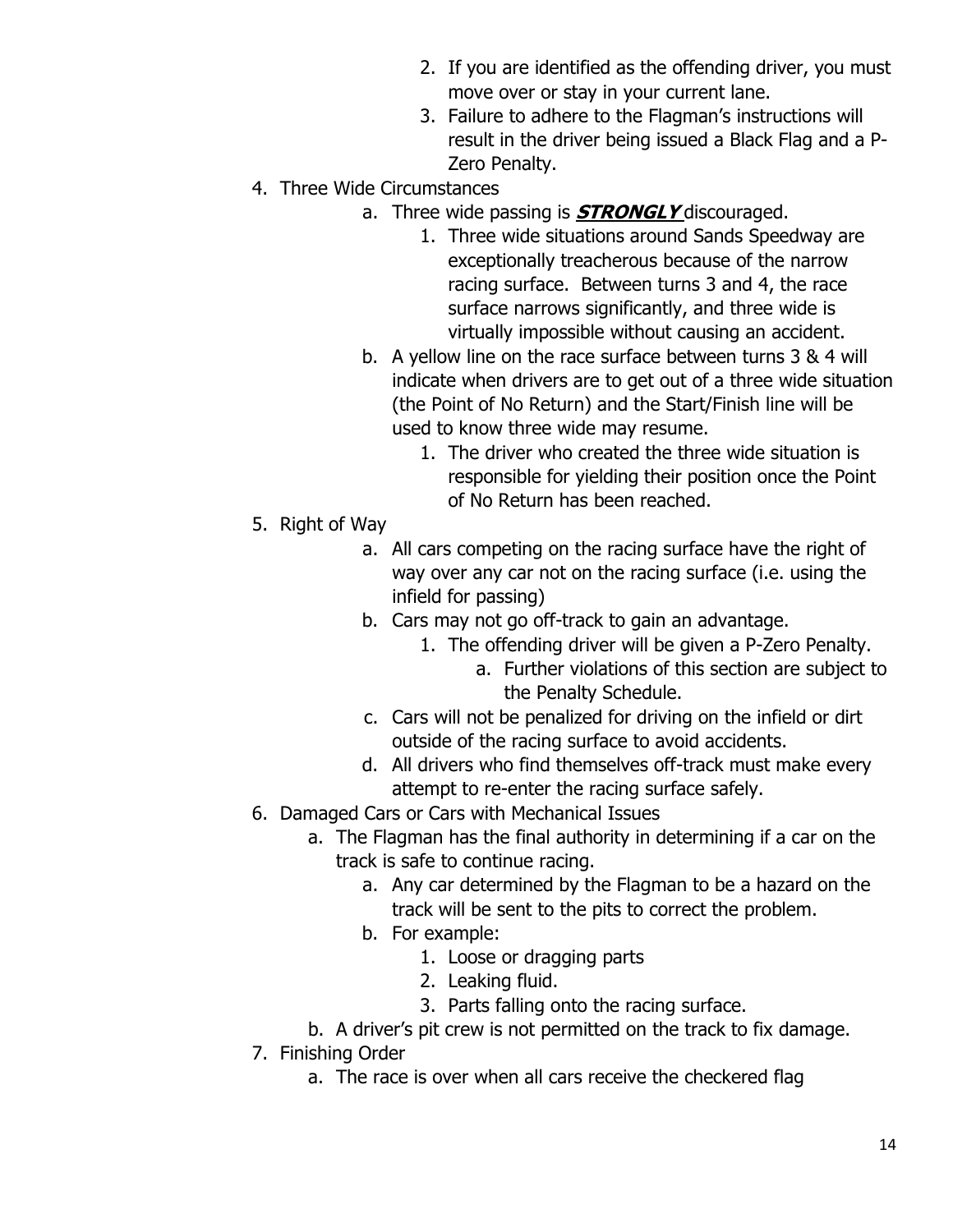- b. Cars that are not on the track at the time of the checkered flag will be placed according to the order they left the track
	- a. Example: the first off will get last, second off will get second to last, etc.
- c. Cars that are one or more laps down will finish according to their position among lapped cars and the numbers of laps down.

#### 8. **Mandatory Post Feature Race Scaling**

- a. Late Model and Super Stock
	- 1. "A" Feature
		- a. The top five (5) finishers must proceed directly to the scales after exiting the track
	- 2. "B" Feature
		- a. The top four (4) finishers must proceed directly to the scales after exiting the track.
- b. Fuel-Injected
	- 1. Top 5 finishers must proceed directly to the scales after exiting the track.
- c. 4 Cylinder Modified
	- 1. Top 5 finishers must proceed directly to the scales after exiting the track.
- d. 4 Cylinder Street Tire
	- 1. Top 5 finishers must proceed directly to the scales after exiting the track.
- e. No crew member is permitted to perform any work on the vehicle from the time the car exits the racing surface until the car clears post-race inspection
	- a. "Work" includes but is not limited to:
		- 1. Addressing any mechanical issues
		- 2. Removing any loose or hanging body panels.
	- b. Crew members may cool the car at the designated water supply located at the scales.
- f. Violations to this section will be penalized with a P-Zero penalty **AND** will forfeit Championship Points and Race Winnings for the Feature.
- v. Protests and Formal Complaints
	- 1. If a complaint arises on Race Day, it is to be brought to the Class Representatives. Three Representatives must be present that are not in the class the complaint has come from. If a consensus cannot be reached among the Representatives present, a formal complaint will need to be filed with the MCDA Board.
	- 2. Formal complaints are to be written and given to any MCDA Board Member. The Board will then make a decision by no later than the next Race Event.

#### 5. **Penalties**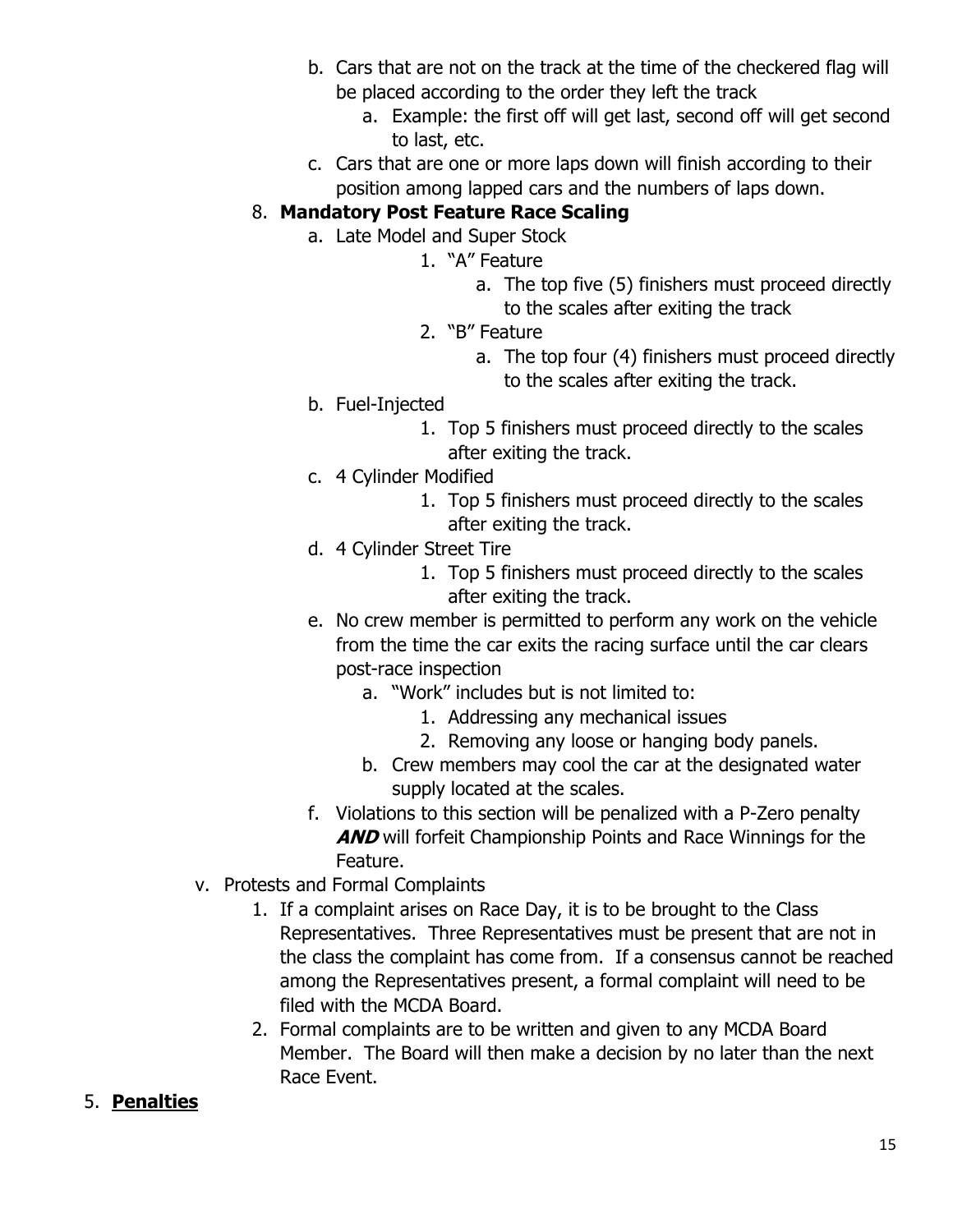- a. THIS RULEBOOK IS YOUR WARNING. Penalties may be issued immediately upon the MCDA Board review.
	- i. Cheating in any form will not be tolerated and penalties outlined in the rulebook shall be used to stop these practices.
	- ii. Any driver who consistently finishes a race well ahead of the field may be assessed a weight penalty by the MCDA.
	- iii. Any driver, owner or crew member acting in an unsportsmanlike fashion will be subject to penalties as defined in the Penalty Schedule
		- 1. Arguing with a Track Official: P-Zero
		- 2. Verbally abusing a competitor: P-Zero
		- 3. Obscene gestures: P-Zero
		- 4. Vulgar language in front of fans: P-Zero
		- 5. Physical confrontation of any kind: P-3
	- iv. Any individual not affiliated with a particular car/team as outlined above, who is conducting themselves in a manner that is considered unacceptable by Track Owners or Track Officials will be removed from the track premises.
- b. Penalty Schedule:

| <b>Level</b> | <b>Penalty</b>                                                                        |  |  |
|--------------|---------------------------------------------------------------------------------------|--|--|
| P-Zero       | Warning                                                                               |  |  |
| $P-1$        | Point loss for the race involved or<br>the entire Race Event                          |  |  |
| $P-2$        | P-1 Penalty (if applicable) and a<br>one (1) race suspension                          |  |  |
| $P-3$        | P-1 Penalty (if applicable) and two<br>(2) race suspension                            |  |  |
| $P-4$        | P-1 Penalty (if applicable) and<br>suspension for the remainder of<br>the race season |  |  |
| <b>P-5</b>   | Permanent Ban                                                                         |  |  |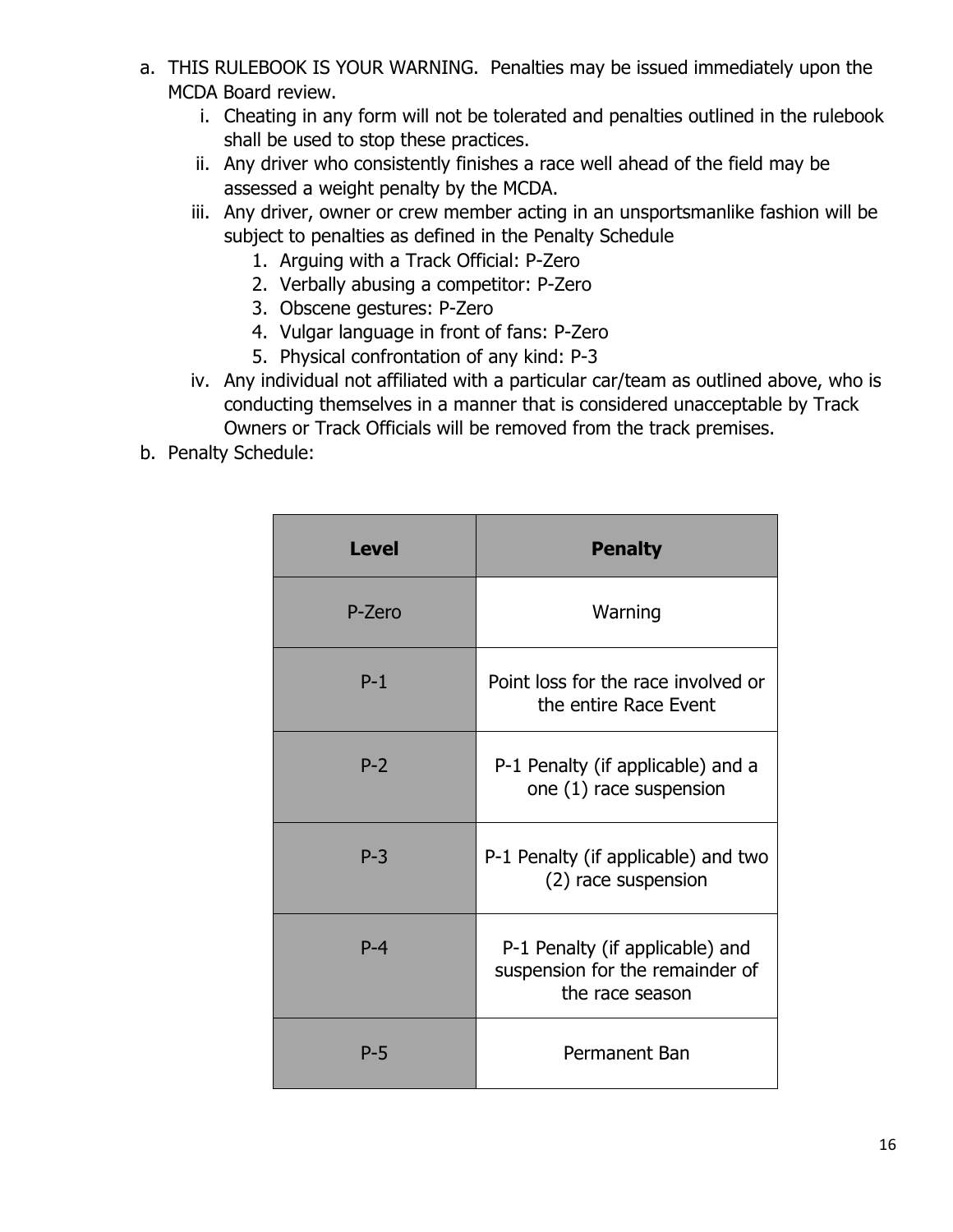- i. Penalties are based on the infraction. They do not have to be assessed in the order laid out above.
	- a. Example: A member does not necessarily have to be assessed a P-1 Penalty before a P-2 Penalty.
- ii. After a penalty is issued for a particular rule infraction, any further infractions to that rule **must** be assessed a higher penalty.
	- a. Successive infractions to the same rule do not have to occur on the same race weekend.

#### 6. **Points, Scoring and Awards**

- a. All points accumulated in one race day will be used for any challenge series.
- b. 4-Cylinder Street Tire are 10 points less per position for feature races only.
- c. Points are determined by the following:

| Qualifying     |                |  |   |
|----------------|----------------|--|---|
| Position       | Points         |  |   |
| 1              | 26             |  | F |
| $\overline{c}$ | 25             |  |   |
| 3              | 24             |  |   |
| 4              | 23             |  |   |
|                | 22             |  |   |
| 6              | 21             |  |   |
| 7              | 20             |  |   |
| 8              | 19             |  |   |
| 9              | 18             |  |   |
| 10             | 17             |  |   |
| 11             | 16             |  |   |
| 12             | 15             |  |   |
| 13             | 14             |  |   |
| 14             | 13             |  |   |
| 15             | 12             |  |   |
| 16             | 11             |  |   |
| 17             | 10             |  |   |
| 18             | 9              |  |   |
| 19             | 8              |  |   |
| 20             | 7              |  |   |
| 21             | 6              |  |   |
| 22             | 5              |  |   |
| 23             | 4              |  |   |
| 24             | $\frac{3}{2}$  |  |   |
| 25             |                |  |   |
| 26             | $\overline{1}$ |  |   |

| <b>Two Heats</b> |               |                 |               |  |  |  |  |
|------------------|---------------|-----------------|---------------|--|--|--|--|
| <b>B</b> Heat    |               | A Heat *        |               |  |  |  |  |
| <b>Position</b>  | <b>Points</b> | <b>Position</b> | <b>Points</b> |  |  |  |  |
| 1                | 15            | 1               | 22            |  |  |  |  |
| 2                | 13            | $\overline{2}$  | 20            |  |  |  |  |
| 3                | 12            | 3               | 19            |  |  |  |  |
| 4                | 11            | 4               | 18            |  |  |  |  |
| 5                | 10            | 5               | 17            |  |  |  |  |
| 6                | 9             | 6               | 16            |  |  |  |  |
| 7                | 8             | 7               | 15            |  |  |  |  |
| 8                | 7             | 8               | 14            |  |  |  |  |
| 9                | 6             | 9               | 13            |  |  |  |  |
| 10               | 5             | 10              | 12            |  |  |  |  |

| Semi Feature |               |  |  |
|--------------|---------------|--|--|
| Position     | <b>Points</b> |  |  |
| 1            | 28            |  |  |
| 2            | 26            |  |  |
| 3            | 25            |  |  |
| 4            | 24            |  |  |
| 5            | 23            |  |  |
| 6            | 22            |  |  |
| 7            | 21            |  |  |
| 8            | 20            |  |  |
| 9            | 19            |  |  |
| 10           | 18            |  |  |
|              |               |  |  |

| <b>Two Heats</b> |               |                 |               |                 |               |  |
|------------------|---------------|-----------------|---------------|-----------------|---------------|--|
| C Heat           |               | <b>B</b> Heat   |               | A Heat *        |               |  |
| <b>Position</b>  | <b>Points</b> | <b>Position</b> | <b>Points</b> | <b>Position</b> | <b>Points</b> |  |
| 1                | 9             | 1               | 14            | 1               | 22            |  |
| 2                | 7             | $\overline{2}$  | 13            | $\overline{2}$  | 20            |  |
| 3                | 6             | 3               | 12            | 3               | 19            |  |
| 4                | 5             | 4               | 11            | 4               | 18            |  |
| 5                | 4             | 5               | 10            | 5               | 17            |  |
| 6                | 3             | 6               | 9             | 6               | 16            |  |
| 7                | 2             | 7               | 8             |                 | 15            |  |
| 8                | $\mathbf{1}$  | 8               | 7             | 8               | 14            |  |
| 9                | ŋ             | 9               | 6             | 9               | 13            |  |
| 10               | ი             | 10              | 5             | 10              | 12            |  |

**Feature**

Position Points 46

 $*$  When only one heat, use the points for A Heat (in 4-Cylinder classes only)